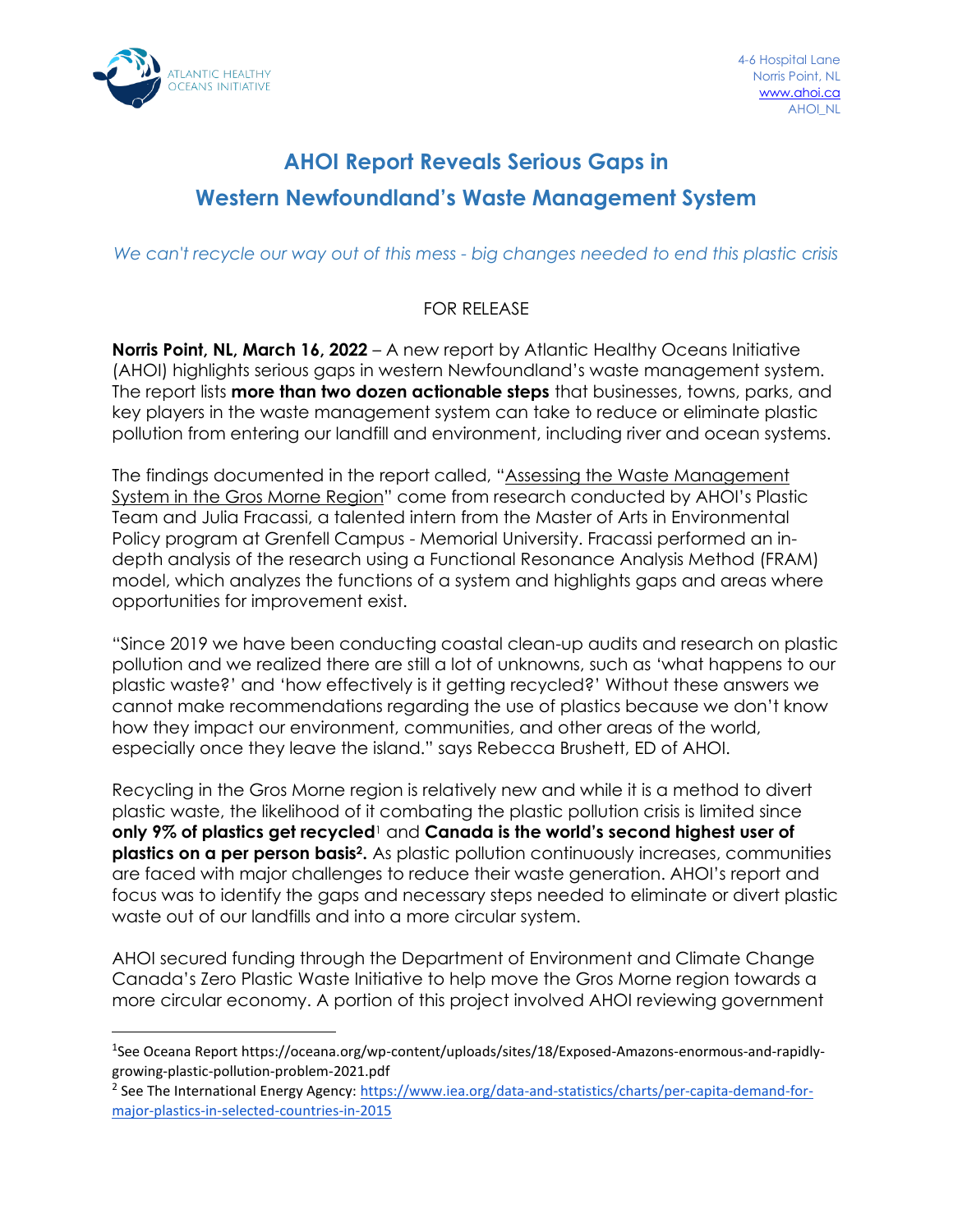

reports, conducting jurisdictional scans of comparable waste systems, and connecting with residents, businesses, various waste management authorities, the 7 local municipalities and Gros Morne National Park, to identify target areas of plastic pollution that could be fixed. The robust body of research created a holistic map of the waste management system in the Gros Morne region.

"In order to identify gaps and opportunities for increased waste diversion, we had to look at every aspect of this complex system, from the moment a business or consumer purchases a product to the moment it is recycled or sent to the landfill. Where waste ends up is influenced by many factors." says AHOI Plastic Program Coordinator, Jackie Bauman.

The overall report reveals many gaps in our system including the **lack of transparency** for end-market use of recyclables, **poor compliance** by residents and businesses, **lack of enforcement** against non-compliance and illegal dumping**, lack of accountability** of waste haulers, as well as **disjointed decision-making** and **poor public outreach**.

The report goes on to identify solutions to address these gaps and help create a system resilient enough to function despite instances of human error and non-compliance. **These recommendations, which can be scaled to the provincial level, include but are not limited to:**

- Install washing stations at waste facilities and where possible, place recycling bins near water sources where plastics can be rinsed to prevent contamination and improve their recyclability.
- Install informative signage on trails and high-traffic areas to reduce littering and unnecessary plastic use.
- Improve education and outreach materials for communities and visitors to the province.
- Increase Extended Producer Responsibility (EPR) programs to ensure the producers of plastic packaging are responsible for the waste they create.
- Replace single-use plastics with compostable and reusable alternatives in the food service industry and at public events.

Plastic and other mis-managed waste impacts wildlife, poses health risks to communities, and overburdens municipalities with waste fees. If big changes are not made to create a strong waste management system, we will never be able to move towards a sustainable, circular economy and we will continue seeing the impacts our waste has on our communities, environment and ocean that sustains them, for generations to come.

For more information, please contact:

Tara Howse, Logistics and Communications Coordinator, AHOI [ahoi.info@gmail.com](mailto:ahoi.info@gmail.com)